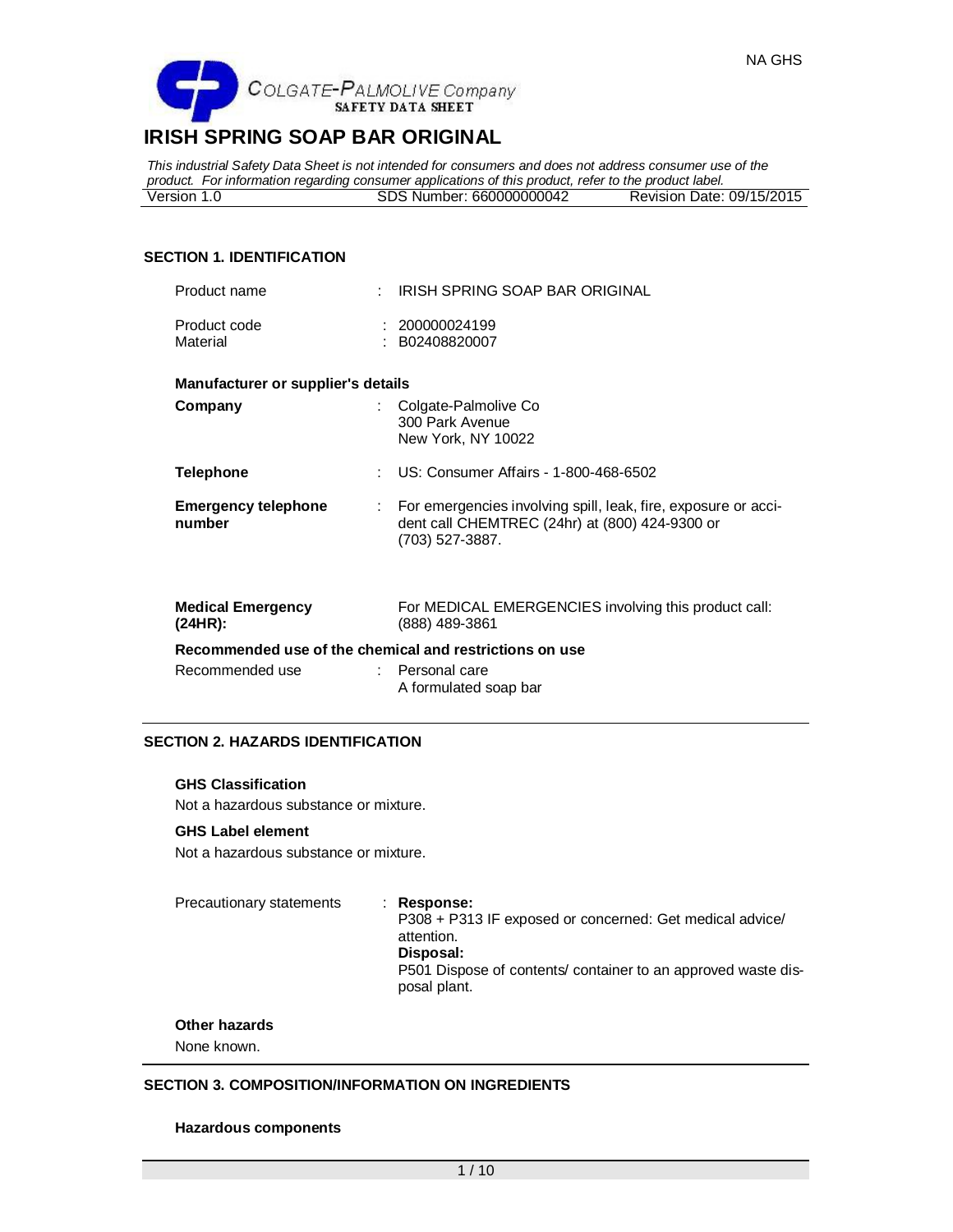*This industrial Safety Data Sheet is not intended for consumers and does not address consumer use of the product. For information regarding consumer applications of this product, refer to the product label.* Version 1.0 SDS Number: 660000000042 Revision Date: 09/15/2015

| Chemical Name   | CAS-No.    | Concentration (% w/w) |
|-----------------|------------|-----------------------|
| COCONUT ACID    | 61788-47-4 | $> = 1 - 5$           |
| <b>GLYCERIN</b> | 56-81-5    | $>= 1 - 5$            |
| SODIUM CHLORIDE | 7647-14-5  | $> = 1 - 5$           |

# **SECTION 4. FIRST AID MEASURES**

| General advice          | : No hazards which require special first aid measures.                                                                                                               |
|-------------------------|----------------------------------------------------------------------------------------------------------------------------------------------------------------------|
| If inhaled              | : Move to fresh air in case of accidental inhalation of dust or<br>fumes from overheating or combustion.<br>If symptoms persist, call a physician.                   |
| In case of skin contact | : Take off contaminated clothing and shoes immediately.<br>Wash off with soap and plenty of water.                                                                   |
| In case of eye contact  | : Flush eyes with water as a precaution.<br>Remove contact lenses.<br>Protect unharmed eye.<br>Keep eye wide open while rinsing.                                     |
| If swallowed            | : Clean mouth with water and drink afterwards plenty of water.<br>Do not give milk or alcoholic beverages.<br>Never give anything by mouth to an unconscious person. |

# **SECTION 5. FIREFIGHTING MEASURES**

| Suitable extinguishing media                     | : Use extinguishing measures that are appropriate to local cir-<br>cumstances and the surrounding environment. |
|--------------------------------------------------|----------------------------------------------------------------------------------------------------------------|
| Hazardous combustion prod-<br>ucts               | : No hazardous combustion products are known                                                                   |
| Further information                              | : Standard procedure for chemical fires.                                                                       |
| Special protective equipment<br>for firefighters | : In the event of fire, wear self-contained breathing apparatus.                                               |

# **SECTION 6. ACCIDENTAL RELEASE MEASURES**

| Personal precautions, protec- : Avoid dust formation.<br>tive equipment and emer-<br>gency procedures |                                                                             |
|-------------------------------------------------------------------------------------------------------|-----------------------------------------------------------------------------|
| Environmental precautions                                                                             | : No special environmental precautions required.                            |
| Methods and materials for<br>containment and cleaning up                                              | : Sweep up and shovel.<br>Keep in suitable, closed containers for disposal. |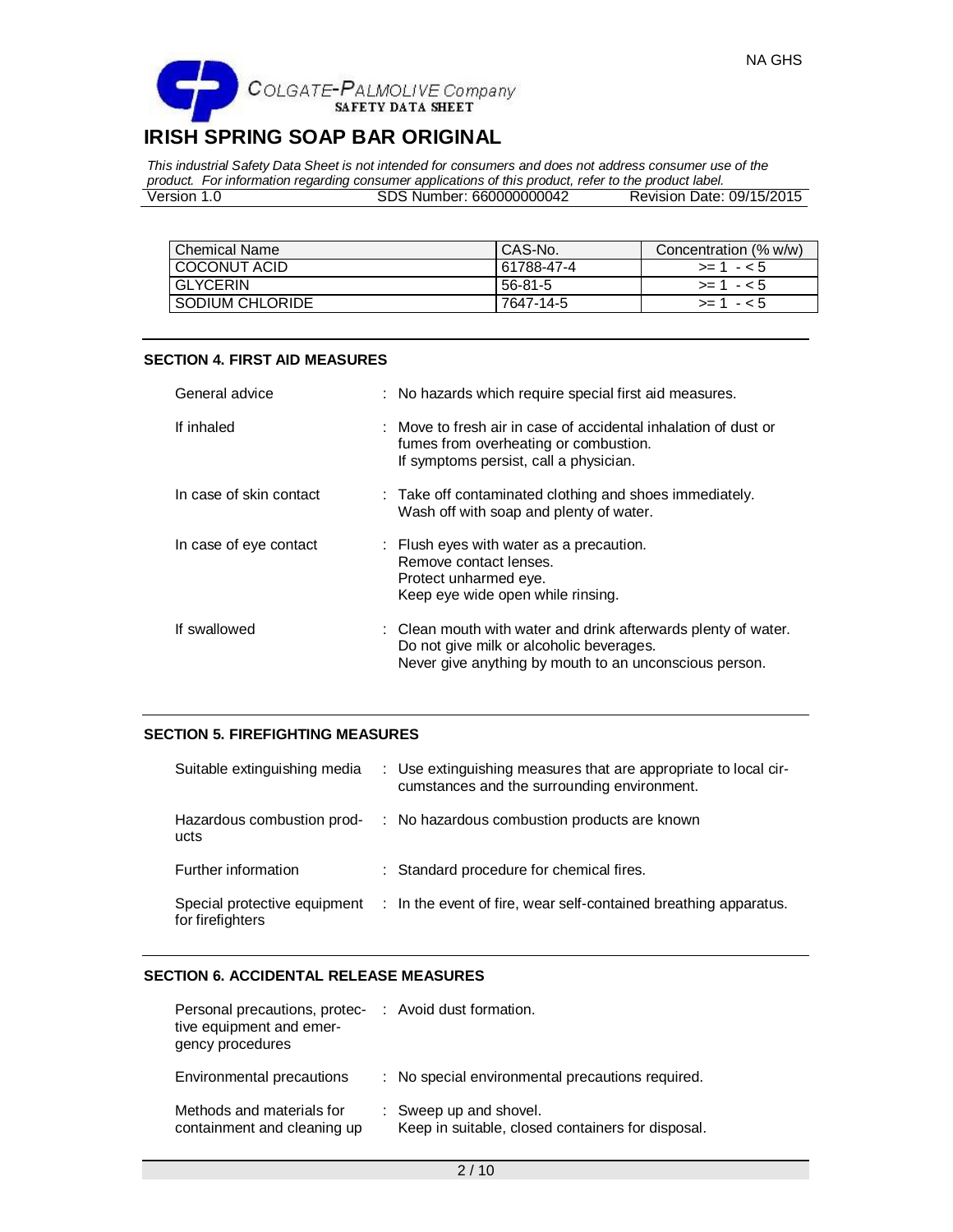

*This industrial Safety Data Sheet is not intended for consumers and does not address consumer use of the product. For information regarding consumer applications of this product, refer to the product label.* Version 1.0 SDS Number: 660000000042

# **SECTION 7. HANDLING AND STORAGE**

| Advice on protection against<br>fire and explosion | : Avoid dust formation. Provide appropriate exhaust ventilation<br>at places where dust is formed. |
|----------------------------------------------------|----------------------------------------------------------------------------------------------------|
| Advice on safe handling                            | : For personal protection see section 8.<br>No special handling advice required.                   |
| Conditions for safe storage                        | : Keep container tightly closed in a dry and well-ventilated<br>place.                             |
| Materials to avoid                                 | : No special restrictions on storage with other products.                                          |

# **SECTION 8. EXPOSURE CONTROLS/PERSONAL PROTECTION**

| Components      | CAS-No.       | Value type<br>(Form of<br>exposure)    | Control parame-<br>ters / Permissible<br>concentration | <b>Basis</b> |
|-----------------|---------------|----------------------------------------|--------------------------------------------------------|--------------|
| <b>GLYCERIN</b> | $56 - 81 - 5$ | TWA (mist,<br>respirable<br>fraction)  | $5 \text{ mg/m}$ 3                                     | OSHA Z-1     |
|                 |               | TWA (mist,<br>total dust)              | $15 \text{ mg/m}$                                      | OSHA Z-1     |
|                 |               | TWA (Mist -<br>total dust)             | 10 mg/m3                                               | OSHA P0      |
|                 |               | TWA (Mist -<br>respirable<br>fraction) | $5$ mg/m $3$                                           | OSHA P0      |

## **Components with workplace control parameters**

### **Hazardous components without workplace control parameters**

| Components      | CAS-No.    |
|-----------------|------------|
| COCONUT ACID    | 61788-47-4 |
| SODIUM CHLORIDE | 7647-14-5  |

# **Personal protective equipment**

| Respiratory protection   | : No personal respiratory protective equipment normally re-<br>quired. |
|--------------------------|------------------------------------------------------------------------|
|                          | No personal respiratory protective equipment normally re-<br>quired.   |
| Hand protection          |                                                                        |
| Remarks                  | : For prolonged or repeated contact use protective gloves.             |
| Eye protection           | : Safety glasses                                                       |
| Skin and body protection | : Protective suit                                                      |
|                          |                                                                        |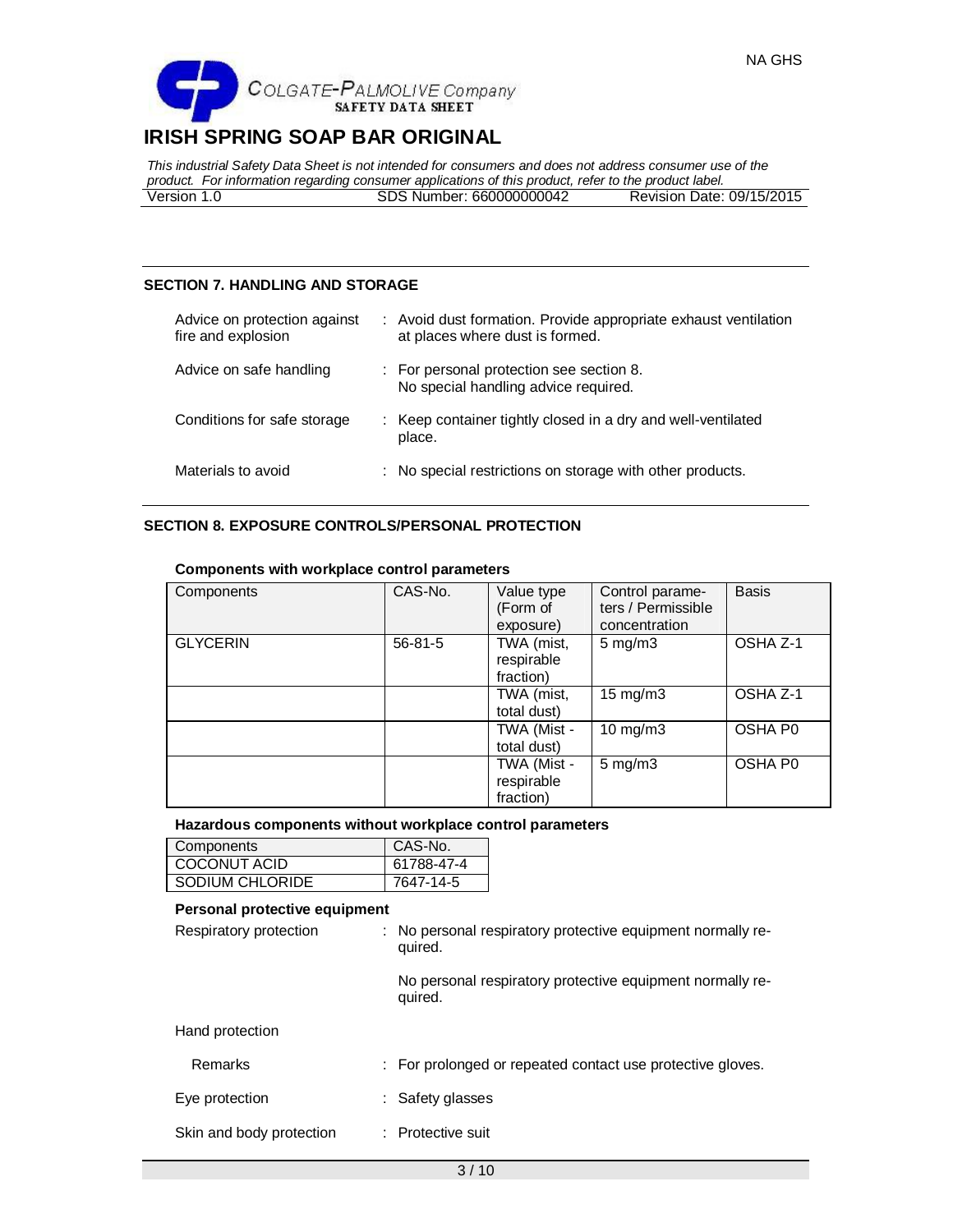

*This industrial Safety Data Sheet is not intended for consumers and does not address consumer use of the product. For information regarding consumer applications of this product, refer to the product label.* Version 1.0 SDS Number: 660000000042

Hygiene measures : General industrial hygiene practice.

### **SECTION 9. PHYSICAL AND CHEMICAL PROPERTIES**

| Appearance  | : Solid          |
|-------------|------------------|
| Colour      | : green          |
| Flash point | : Not applicable |
| Density     | : Not applicable |

## **SECTION 10. STABILITY AND REACTIVITY**

| Reactivity          | : Stable under recommended storage conditions.                         |
|---------------------|------------------------------------------------------------------------|
| Chemical stability  | : No decomposition if stored and applied as directed.                  |
| tions               | Possibility of hazardous reac- : No hazards to be specially mentioned. |
| Conditions to avoid | : No data available                                                    |

# **SECTION 11. TOXICOLOGICAL INFORMATION**

#### **Acute toxicity**

Not classified based on available information.

# **Product:**

| Acute oral toxicity                                               | : Acute toxicity estimate: $>$ 5,000 mg/kg<br>Method: Calculation method |
|-------------------------------------------------------------------|--------------------------------------------------------------------------|
| Acute dermal toxicity                                             | : Acute toxicity estimate: $>$ 5,000 mg/kg<br>Method: Calculation method |
| <b>Components:</b><br><b>COCONUT ACID:</b><br>Acute oral toxicity | : LD50 (Rat): $>$ 5,000 mg/kg<br>Method: OECD Test Guideline 401         |
| Acute inhalation toxicity                                         | : Remarks: No data available                                             |
| Acute dermal toxicity                                             | : Remarks: No data available                                             |
| <b>GLYCERIN:</b><br>Acute oral toxicity                           | : LD50 (Rat): $>$ 5,000 mg/kg                                            |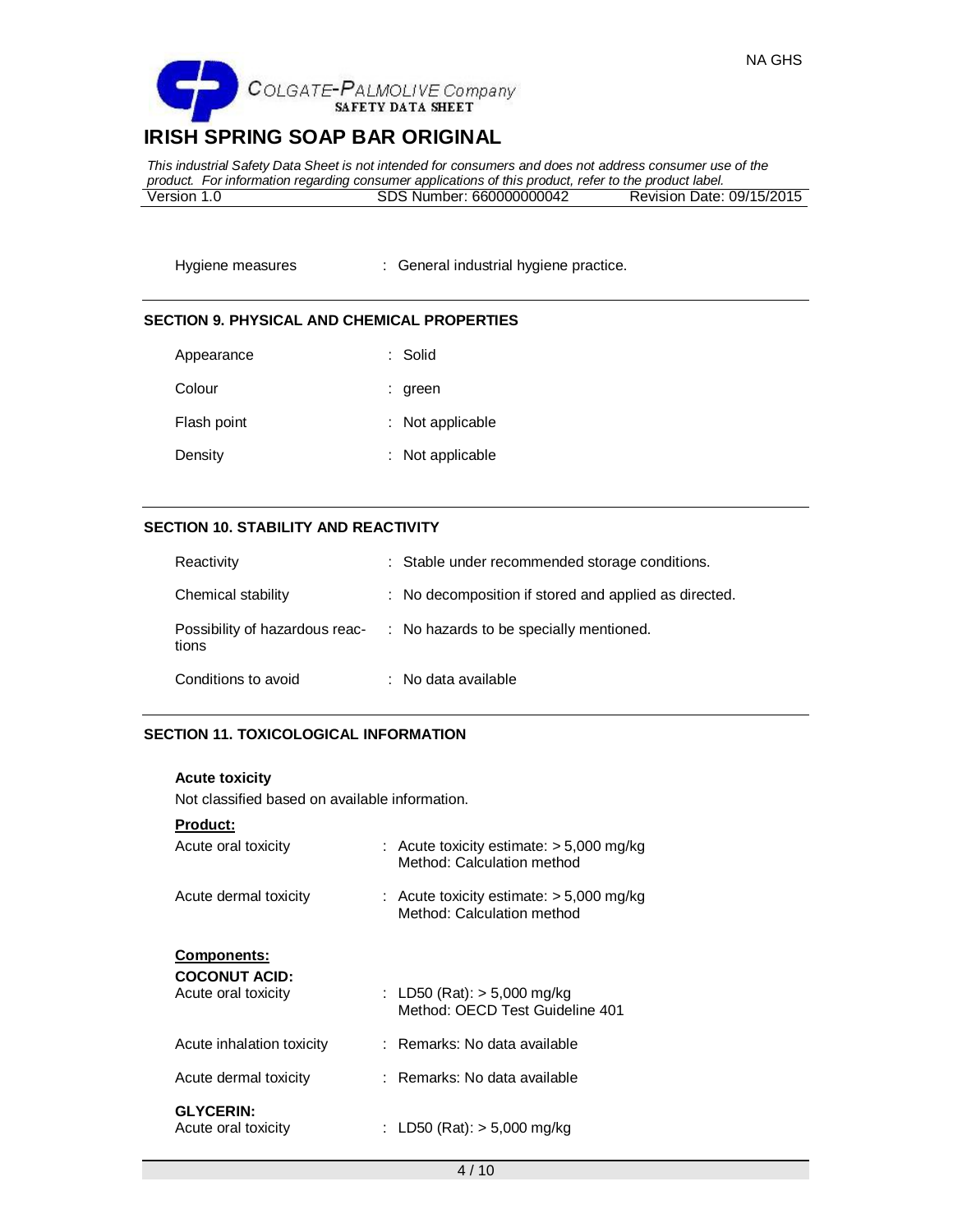

*This industrial Safety Data Sheet is not intended for consumers and does not address consumer use of the product. For information regarding consumer applications of this product, refer to the product label.* Version 1.0 SDS Number: 660000000042 Revision Date: 09/15/2015

| Acute inhalation toxicity                      | : Remarks: No data available                                                                                                            |
|------------------------------------------------|-----------------------------------------------------------------------------------------------------------------------------------------|
| Acute dermal toxicity                          | : LD50 (Rabbit): $>$ 5,000 mg/kg<br>Method: No information available.                                                                   |
| <b>SODIUM CHLORIDE:</b><br>Acute oral toxicity | : LD50 (Rat): $3,550$ mg/kg                                                                                                             |
| Acute inhalation toxicity                      | : LC50 (Rabbit): > 42,000 mg/l<br>Exposure time: 1 h<br>Test atmosphere: No information available.<br>Method: No information available. |
| Acute dermal toxicity                          | : LD50 (Rabbit): $> 10,000$ mg/kg<br>Method: No information available.                                                                  |

#### **Skin corrosion/irritation**

Not classified based on available information.

#### **Product:**

Remarks: According to the classification criteria of the European Union, the product is not considered as being a skin irritant.

# **Components:**

**COCONUT ACID:** Result: Irritating to skin.

#### **GLYCERIN:**

Result: No skin irritation

#### **SODIUM CHLORIDE:**

Result: No skin irritation

#### **Serious eye damage/eye irritation**

Not classified based on available information.

# **Product:**

Remarks: According to the classification criteria of the European Union, the product is not considered as being an eye irritant.

# **Components: COCONUT ACID:** Result: Irritating to eyes.

**GLYCERIN:** Remarks: No data available

### **SODIUM CHLORIDE:** Result: Mild eye irritation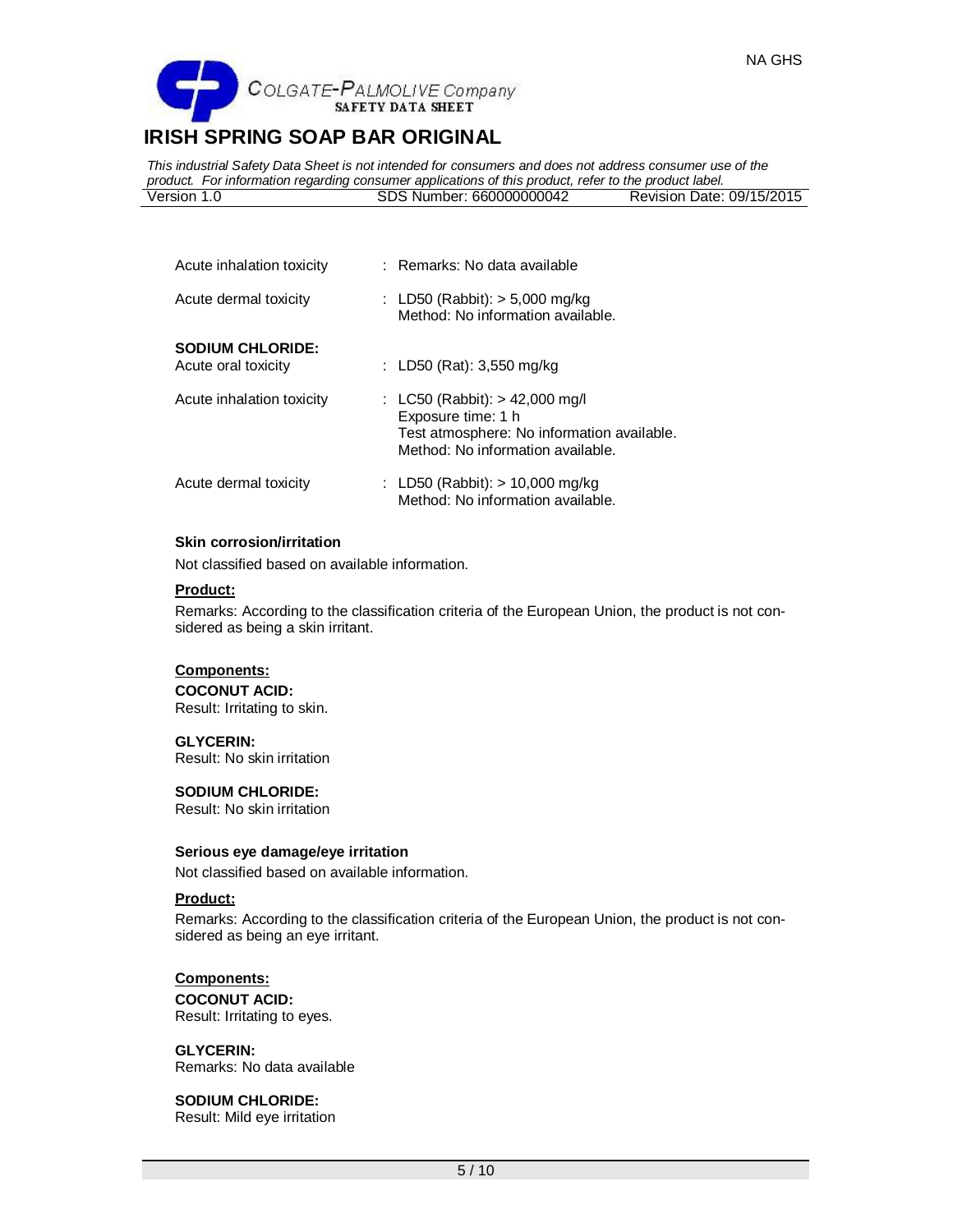

*This industrial Safety Data Sheet is not intended for consumers and does not address consumer use of the product. For information regarding consumer applications of this product, refer to the product label.* Version 1.0 SDS Number: 660000000042 Revision Date: 09/15/2015

# **Respiratory or skin sensitisation**

Skin sensitisation: Not classified based on available information. Respiratory sensitisation: Not classified based on available information.

**Product:** Remarks: No data available

### **Components:**

**COCONUT ACID:** Exposure routes: Inhalation Remarks: No data available

Exposure routes: Dermal Remarks: No data available

# **GLYCERIN:**

Exposure routes: Inhalation Remarks: No data available

Exposure routes: Dermal Result: Does not cause skin sensitisation.

#### **SODIUM CHLORIDE:**

Exposure routes: Inhalation Remarks: No data available

Exposure routes: Dermal Result: Does not cause skin sensitisation.

#### **Germ cell mutagenicity**

Not classified based on available information.

#### **Carcinogenicity**

Suspected of causing cancer.

**IARC** Group 2B: Possibly carcinogenic to humans This finished consumer product is not expected to exhibit carcinogenic effects. Exposure via airborne, respirable unbound particles of Titanium dioxide (13463-67-7) is not applicable to the intended use of this product.

> TITANIUM DIOXIDE - ANATASE 1317-70-0

No component of this product present at levels greater than or equal to 0.1% is identified as probable, possible or confirmed human carcinogen by IARC.

**OSHA** No component of this product present at levels greater than or equal to 0.1% is identified as a carcinogen or potential carcinogen by OSHA.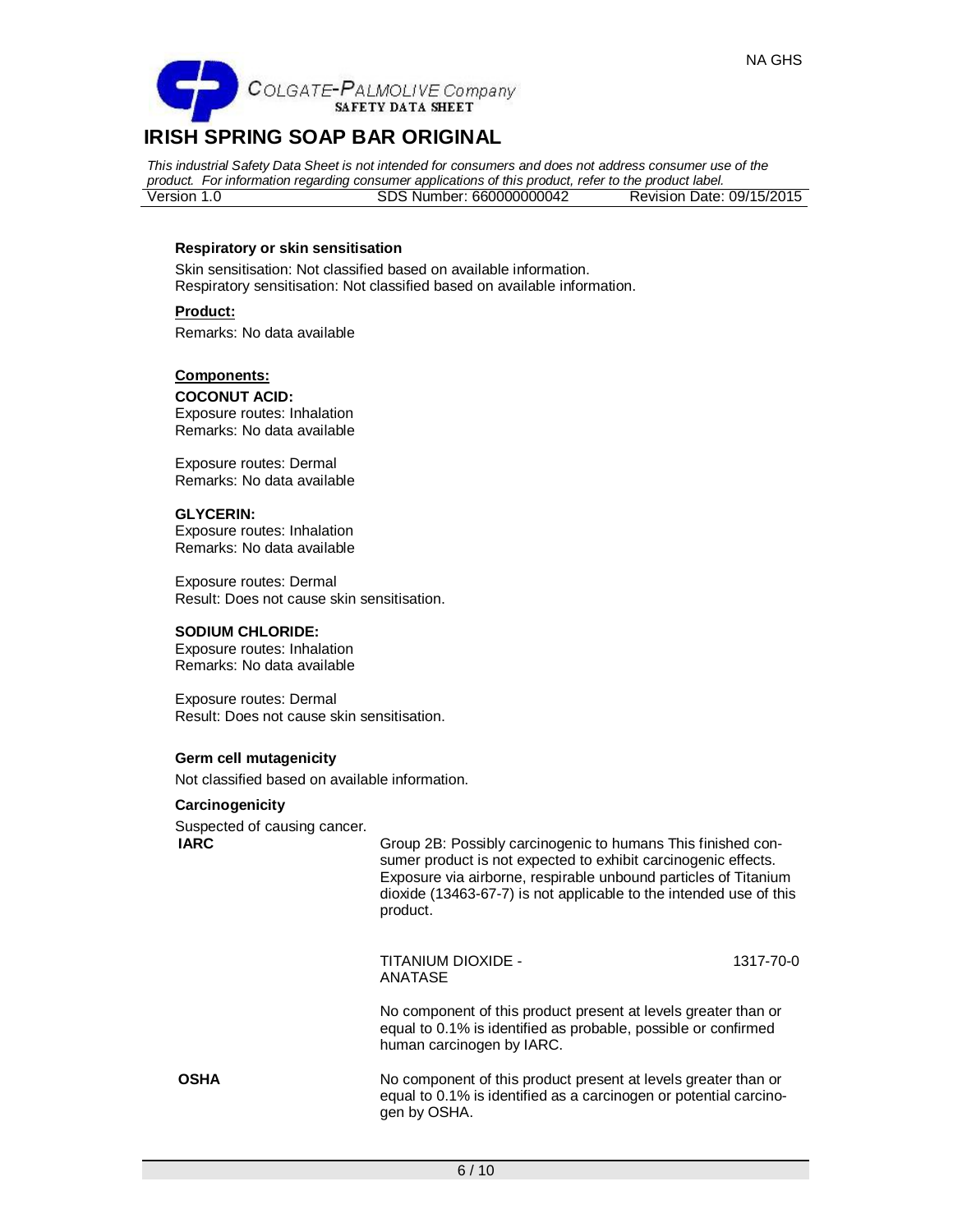

*This industrial Safety Data Sheet is not intended for consumers and does not address consumer use of the product. For information regarding consumer applications of this product, refer to the product label.* Version 1.0 SDS Number: 660000000042 Revision Date: 09/15/2015

**NTP** No component of this product present at levels greater than or equal to 0.1% is identified as a known or anticipated carcinogen by NTP.

# **Reproductive toxicity**

Not classified based on available information.

# **STOT - single exposure**

Not classified based on available information.

### **STOT - repeated exposure**

Not classified based on available information.

# **Aspiration toxicity**

Not classified based on available information.

#### **Further information**

## **Product:**

Remarks: This product has not been tested as a whole. However, this formula was reviewed by expert toxicologists in the Product Safety Assurance Department of Colgate-Palmolive and is determined to be safe for its intended use. This review has taken into consideration available safety-related information including information on individual ingredients, similar formulas and potential ingredient interactions. This review is a component of the hazard determination used to prepare the statements in Section 3 of the SDS.

Remarks: No data available

# **SECTION 12. ECOLOGICAL INFORMATION**

The product has not been tested as a whole for environmental toxicity. However, environmental information on the ingredients in this product have been reviewed by the Environmental, Health and Safety group of Colgate-Palmolive and determined to have an acceptable environmental profile. This evaluation is based on available information on individual ingredients, interactions of ingredients, and similar ingredients. Biodegradability claims are supported by data on ingredients (i.e., surfactants are biodegradable) or testing conducted on the final product (i.e., This product is biodegradable).

# **SECTION 13. DISPOSAL CONSIDERATIONS**

#### **Disposal methods**

| Waste from residues    | : Offer surplus and non-recyclable solutions to a licensed dis-<br>posal company.                                                  |
|------------------------|------------------------------------------------------------------------------------------------------------------------------------|
| Contaminated packaging | : Empty remaining contents.<br>Empty containers should be taken to an approved waste han-<br>dling site for recycling or disposal. |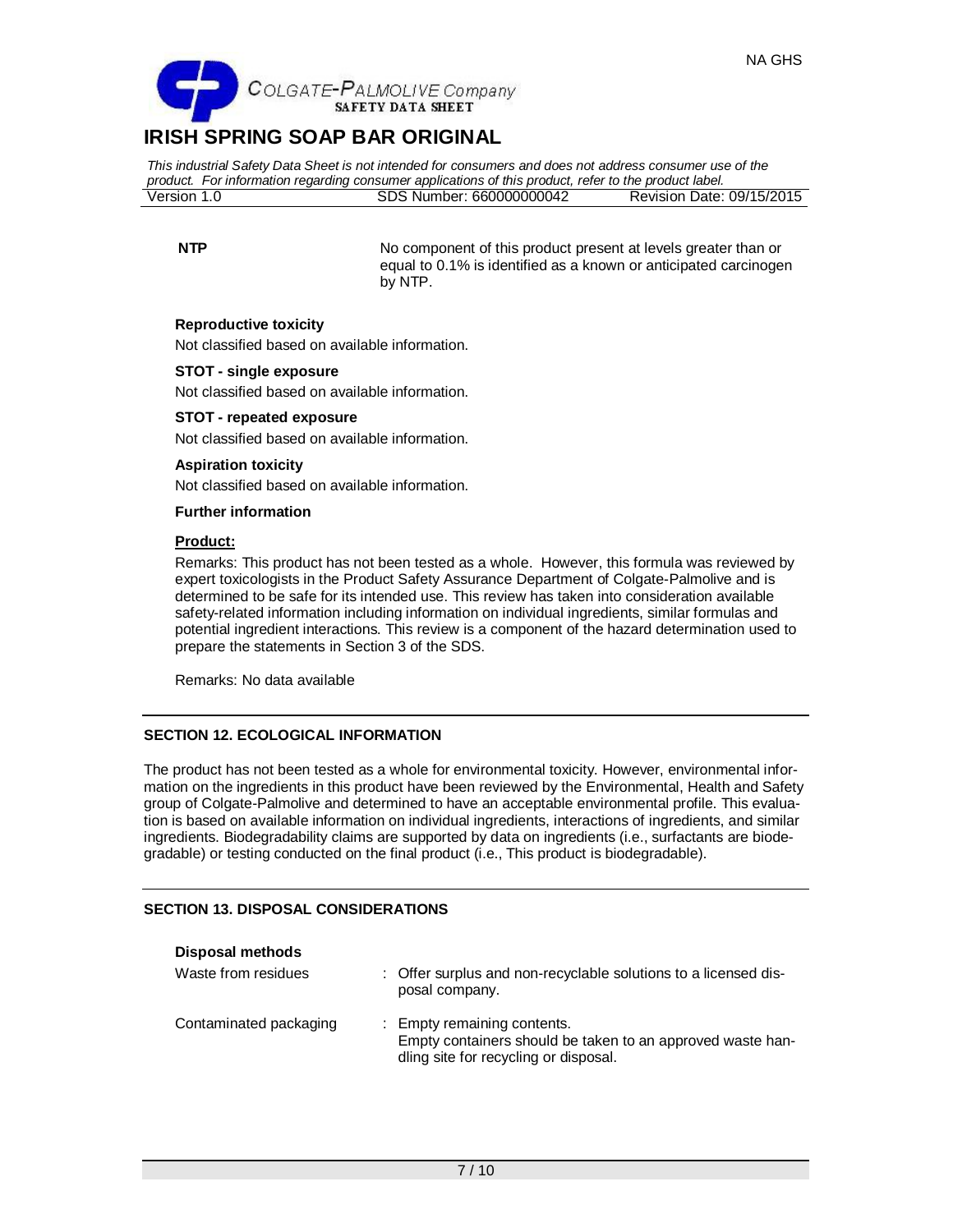

*This industrial Safety Data Sheet is not intended for consumers and does not address consumer use of the product. For information regarding consumer applications of this product, refer to the product label.* Version 1.0 SDS Number: 660000000042 Revision Date: 09/15/2015

# **SECTION 14. TRANSPORT INFORMATION**

| DOT | Not regulated. |
|-----|----------------|
|     |                |

- **TDG :** Not regulated.
- **IATA :** Not regulated.
- **IMDG :** Not regulated.
- **ADR :** Not regulated.

#### **International Regulation**

**Transport in bulk according to Annex II of MARPOL 73/78 and the IBC Code** Not applicable for product as supplied.

**National Regulations**

# **SECTION 15. REGULATORY INFORMATION**

#### **EPCRA - Emergency Planning and Community Right-to-Know Act**

#### **CERCLA Reportable Quantity**

This material does not contain any components with a CERCLA RQ.

#### **SARA 304 Extremely Hazardous Substances Reportable Quantity**

This material does not contain any components with a section 304 EHS RQ.

| SARA 311/312 Hazards | : None                                                                                                                                                                                    |
|----------------------|-------------------------------------------------------------------------------------------------------------------------------------------------------------------------------------------|
| <b>SARA 302</b>      | : No chemicals in this material are subject to the reporting re-<br>quirements of SARA Title III, Section 302.                                                                            |
| <b>SARA 313</b>      | : This material does not contain any chemical components with<br>known CAS numbers that exceed the threshold (De Minimis)<br>reporting levels established by SARA Title III, Section 313. |

### **Clean Air Act**

This product neither contains, nor was manufactured with a Class I or Class II ODS as defined by the U.S. Clean Air Act Section 602 (40 CFR 82, Subpt. A, App.A + B). This product does not contain any hazardous air pollutants (HAP), as defined by the U.S. Clean Air Act Section 12 (40 CFR 61). This product does not contain any chemicals listed under the U.S. Clean Air Act Section 112(r) for Accidental Release Prevention (40 CFR 68.130, Subpart F). The following chemical(s) are listed under the U.S. Clean Air Act Section 111 SOCMI Intermediate or Final VOC's (40 CFR 60.489): GLYCERIN 56-81-5 2.3957 %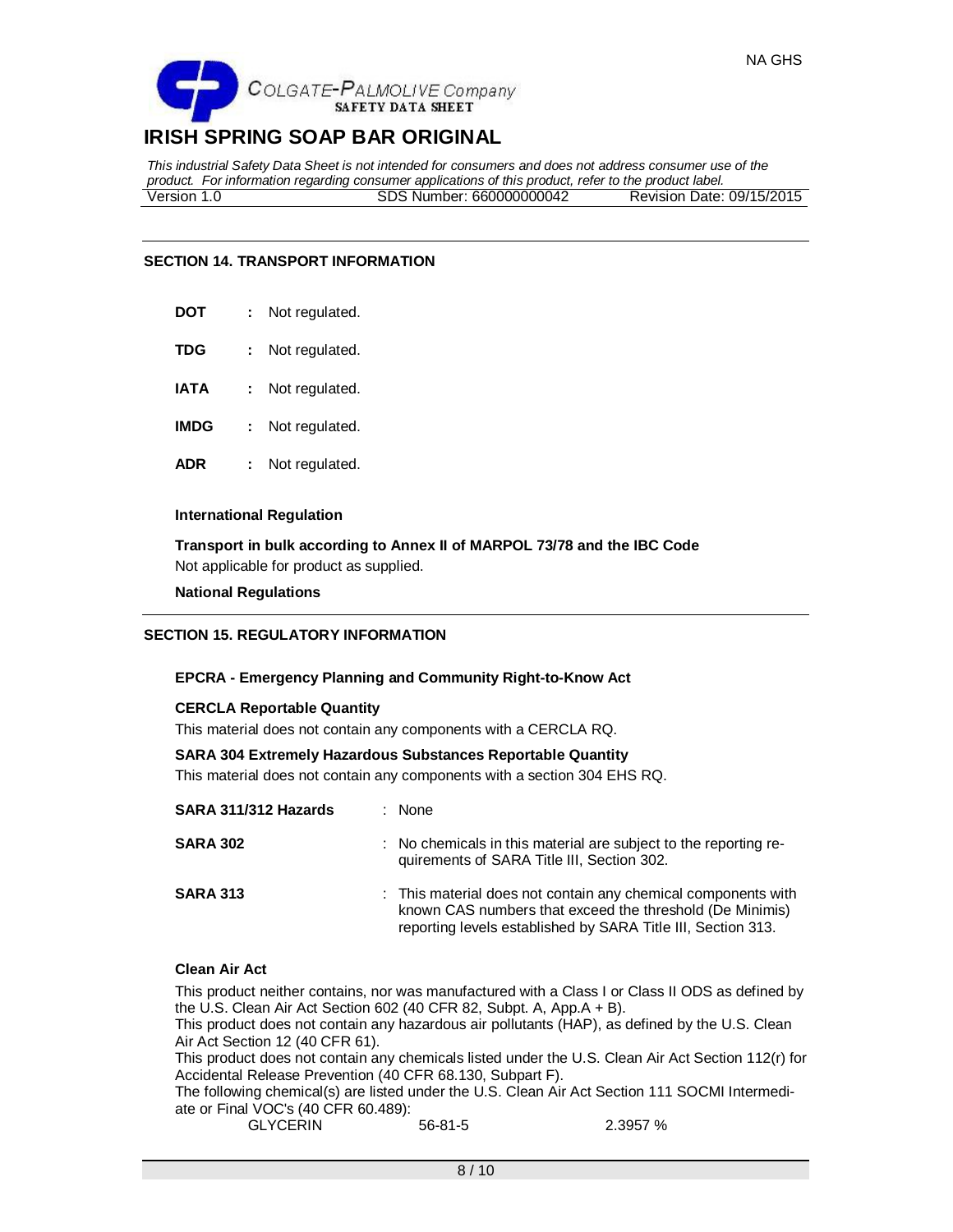

*This industrial Safety Data Sheet is not intended for consumers and does not address consumer use of the product. For information regarding consumer applications of this product, refer to the product label.* Version 1.0 SDS Number: 660000000042 Revision Date: 09/15/2015

# **Clean Water Act**

This product does not contain any Hazardous Substances listed under the U.S. CleanWater Act, Section 311, Table 116.4A.

This product does not contain any Hazardous Chemicals listed under the U.S. CleanWater Act, Section 311, Table 117.3.

This product does not contain any toxic pollutants listed under the U.S. Clean Water Act Section 307

### **US State Regulations**

| <b>Massachusetts Right To Know</b>                                                       |                                                    |                                                      |
|------------------------------------------------------------------------------------------|----------------------------------------------------|------------------------------------------------------|
| <b>GLYCERIN</b>                                                                          | $56 - 81 - 5$                                      | $1 - 5 \%$                                           |
| Pennsylvania Right To Know                                                               |                                                    |                                                      |
| <b>WATER</b><br><b>HYDROGENATED TALLOW FATTY ACID</b><br><b>GLYCERIN</b>                 | Water<br>61790-38-3<br>$56 - 81 - 5$               | $10 - 20%$<br>$1 - 5 \%$<br>$1 - 5 \%$               |
| <b>New Jersey Right To Know</b>                                                          |                                                    |                                                      |
| <b>WATER</b><br><b>HYDROGENATED TALLOW FATTY ACID</b><br>COCONUT ACID<br><b>GLYCERIN</b> | Water<br>61790-38-3<br>61788-47-4<br>$56 - 81 - 5$ | $10 - 20%$<br>$1 - 5 \%$<br>$1 - 5 \%$<br>$1 - 5 \%$ |

#### **TSCA list**

No substances are subject to a Significant New Use Rule.

No substances are subject to TSCA 12(b) export notification requirements.

# **SECTION 16. OTHER INFORMATION**

#### **Full text of other abbreviations**

(Q)SAR - (Quantitative) Structure Activity Relationship; ASTM - American Society for the Testing of Materials; bw - Body weight; DIN - Standard of the German Institute for Standardisation; ECx - Concentration associated with x% response; ELx - Loading rate associated with x% response; EmS - Emergency Schedule; ErCx - Concentration associated with x% growth rate response; GHS - Globally Harmonized System; IARC - International Agency for Research on Cancer; IATA - International Air Transport Association; IBC - International Code for the Construction and Equipment of Ships carrying Dangerous Chemicals in Bulk; IC50 - Half maximal inhibitory concentration; ICAO - International Civil Aviation Organization; IMDG - International Maritime Dangerous Goods; IMO - International Maritime Organization; ISO - International Organisation for Standardization; LC50 - Lethal Concentration to 50 % of a test population; LD50 - Lethal Dose to 50% of a test population (Median Lethal Dose); MARPOL - International Convention for the Prevention of Pollution from Ships; n.o.s. - Not Otherwise Specified; NO(A)EC - No Observed (Adverse) Effect Concentration; NO(A)EL - No Observed (Adverse) Effect Level; NOELR - No Observable Effect Loading Rate; OECD - Organization for Economic Co-operation and Development; OPPTS - Office of Chemical Safety and Pollution Prevention; PBT - Persistent, Bioaccumulative and Toxic